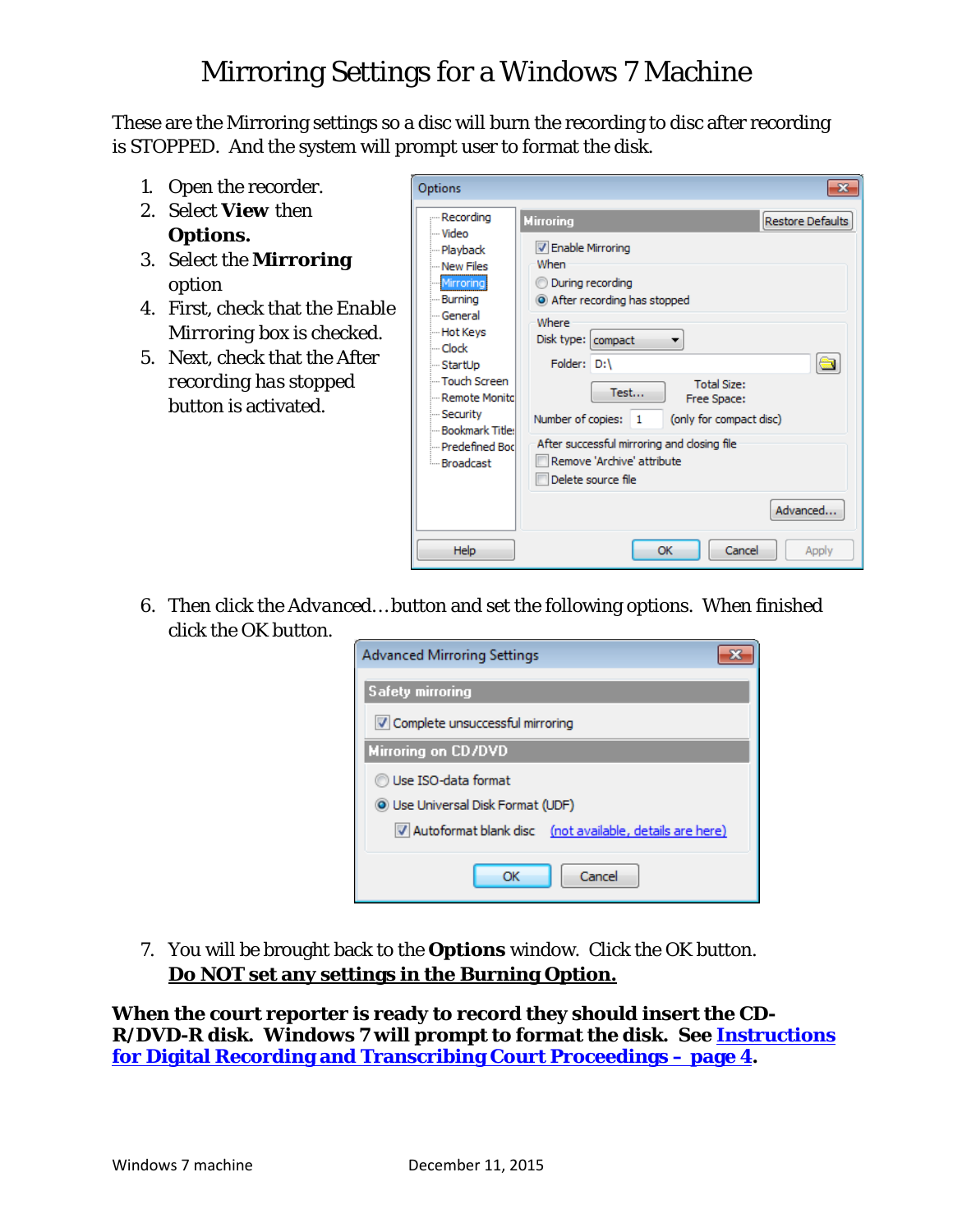## Mirroring Settings for a Windows 7 Machine

| -23<br>File Audio View<br>Tools<br><b>Help</b><br>口声 电自动电压 口<br>响偶<br><b>Status</b>                                       | Menu Bar                                                            |
|---------------------------------------------------------------------------------------------------------------------------|---------------------------------------------------------------------|
| ¥<br>Action: Stopped<br>Length: 1:05 sec. (759.27 KB)                                                                     | Mirroring is enabled.<br>If the point is in red<br>mirroring is not |
| Record-<br>Channel recording levels<br>ı<br>2<br>3<br>4<br>Ш<br>5<br>6<br>7<br>8                                          | occurring.                                                          |
| Confidence monitoring during recording<br>Volume<br><b>V</b> Enable<br>lh.<br>All channels<br>Playing channels:<br>з<br>ь |                                                                     |

When the court reporter is finished, click the Stop button.

• The status will show the mirroring progress bar automatically.

| Status<br>Cancel<br>Mirroring:<br>Length: 3:40 sec. (2.50 MB)<br>Channel recording levels<br>Record |  |  |
|-----------------------------------------------------------------------------------------------------|--|--|
|                                                                                                     |  |  |
|                                                                                                     |  |  |

• When the action shows "Stopped" mirroring has completed. Click the Eject button to finish. The session will be completed and the CD will eject automatically. This may take a minute.

| Status<br>Action: Stopped<br>Length: 3:40 sec. (2.50 MB) |  |
|----------------------------------------------------------|--|
|                                                          |  |